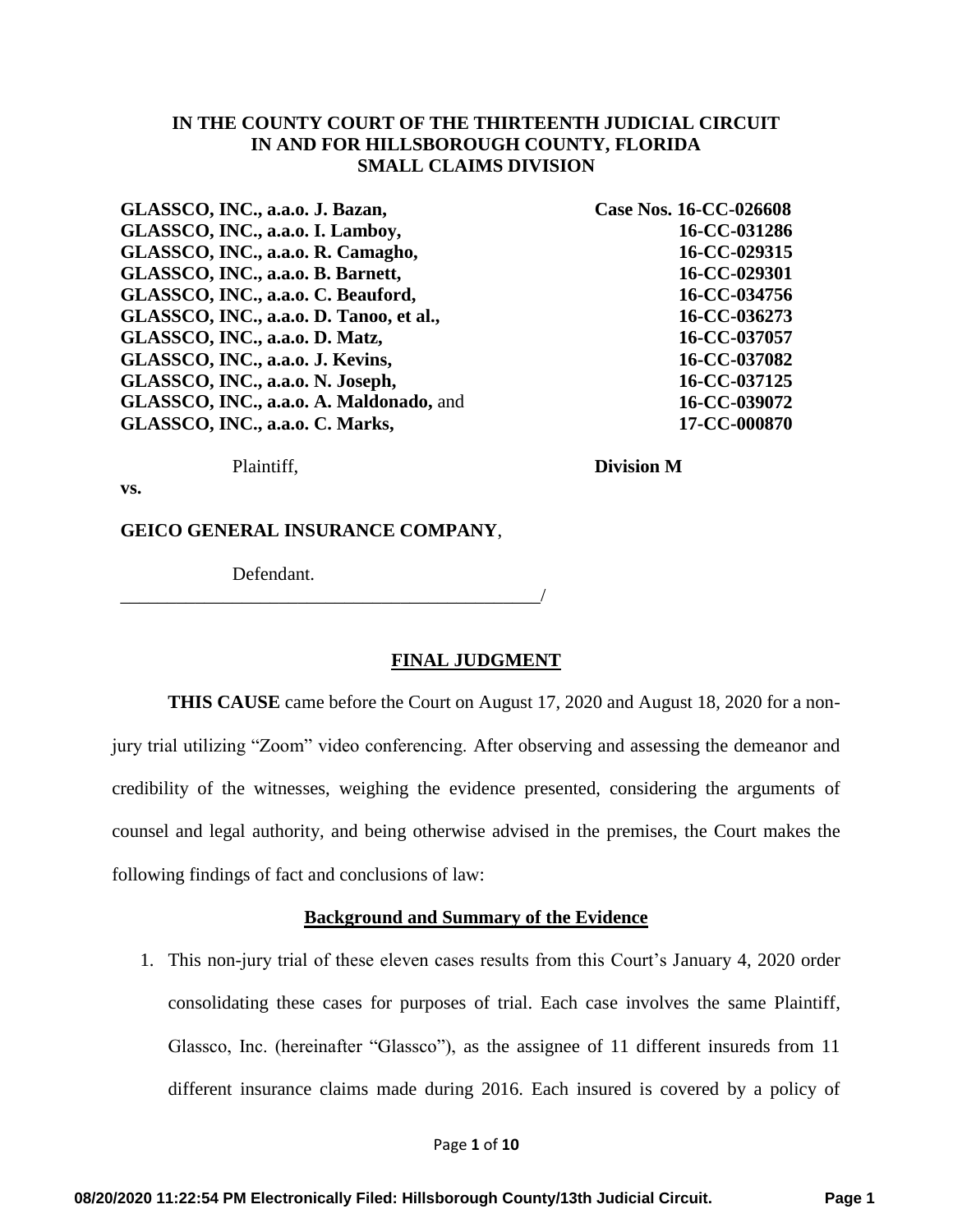insurance with the same Defendant, GEICO General Insurance Company (hereinafter "GEICO"). Glassco replaced the windshield on each of the 11 vehicles insured by GEICO and, pursuant to an assignment of benefits, billed GEICO directly for the glass replacement.

- 2. It is undisputed that GEICO paid Glassco less than the amount invoiced. Glassco is claiming entitlement to full payment pursuant to the insurance policies and in all 11 cases has sued GEICO for declaratory judgment and breach of contract. The declaratory judgment count in each action was dismissed without prejudice prior to trial. As such, Glassco proceeds only on the breach of contract claims in each action and seeks damages equaling the difference between the amount it invoiced and the amount paid by GEICO. GEICO, in turn, responds that its liability is limited to the amount it paid under the policy.
- 3. These consolidated windshield loss cases are governed by the appellate decision in *Government Employees Ins. Co. v. Superior Auto Glass of Tampa Bay, Inc., a.a.o. Matthew Dick*, 26 Fla. L. Weekly Supp. 876a (Fla. 13th Jud. Cir. Ct. App. Div. March 27, 2018). In *Dick*, the appellate court held that the "prevailing competitive price" provision in the "Limit of Liability" section of the subject insurance policy "means the price the service would bring in a competitive market, not the price set in an agreement between GEICO and a particular provider." *Id.* The appellate court also indicated the prevailing competitive price is not a proposed rate that has not been negotiated with anyone. *See Id.*
- 4. At trial, the Plaintiff called four witnesses: Michael Slaman, co-owner of Bond Auto Glass; Shelton Radebaugh, owner of Lloyd's of Shelton Auto Glass; John Bailey, owner of Glassco; and Barrett Smith, Glassco's expert witness. All four witnesses testified on billing practices in the windshield replacement industry and how prices are established.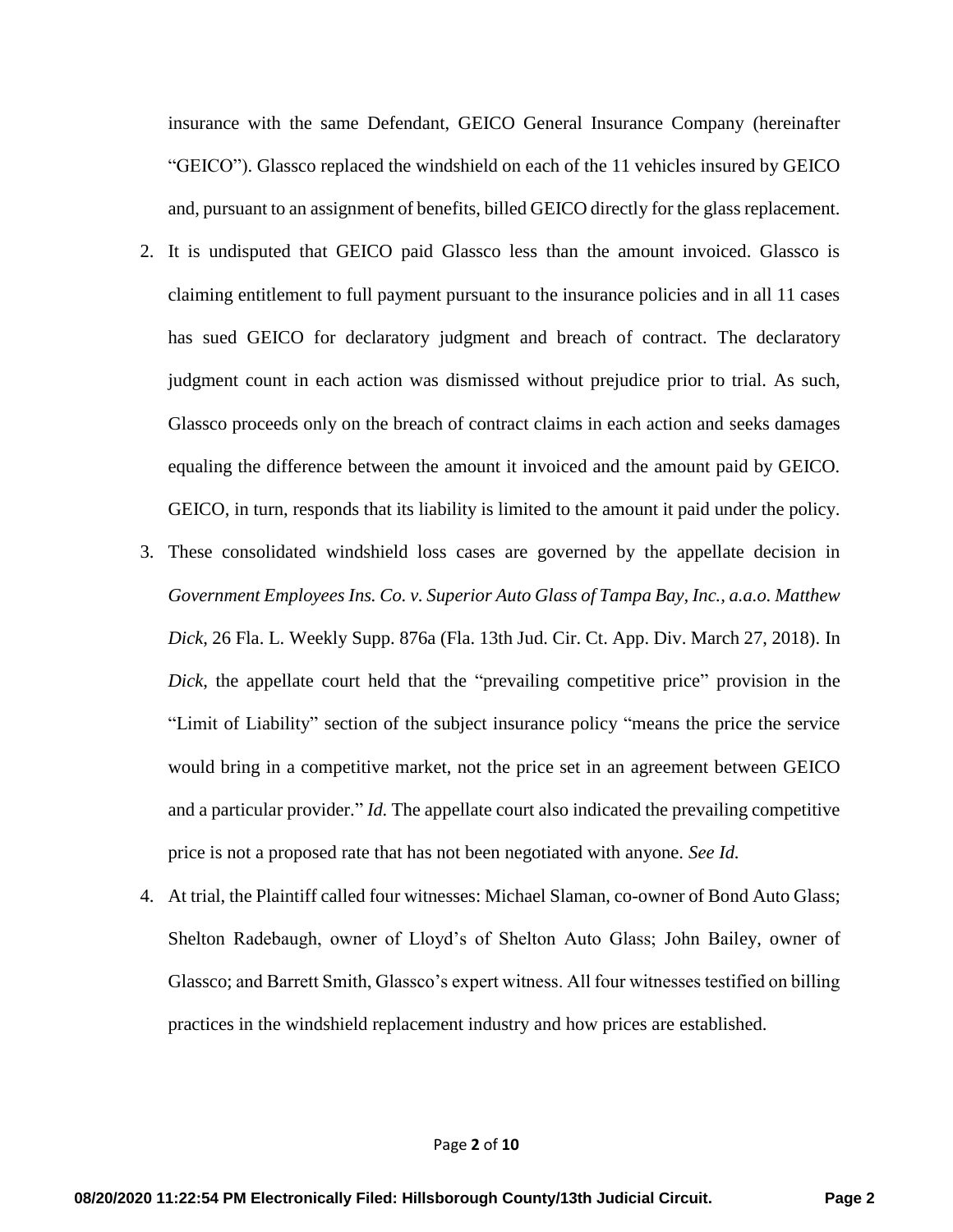- 5. Mr. Slaman, Mr. Radebaugh, and Mr. Bailey all testified that in determining pricing, they consider: a) cost of the material/glass (b) labor and (c) the cost of kits (urethane adhesive, clips, molding). All of these costs vary depending upon the make, model, year of the vehicle, and the number of kits used during the replacement of the windshield. The established prices for windshield services are also based on their experience in the glass industry, the market, and their competitors. Their testimony reflects that the prices invoiced are also set by considering the amount that the majority of insurance carriers will accept and pay without dispute.
- 6. While, both Mr. Slaman and Mr. Radebaugh are direct competitors of Glassco, they each testified that Glassco's pricing structure was consistent with other repair and/or replacement facility competitors in the market.
- 7. Mr. Bailey, Mr. Slaman, and Mr. Radebaugh also testified regarding the acceptance of their invoiced pricing by the majority of insurance carriers in the market. Mr. Slaman and Mr. Radebaugh testified that, considering the 50-60 insurance carriers they invoiced, in 2016 90-95% of the invoiced prices were accepted by the carrier(s) and were paid in full. Mr. Bailey also testified that in 2016, of all of the invoices his company submitted to its customers,<sup>1</sup> (approximately 100 insurance carriers it billed), 95% of the invoiced prices were accepted and paid in full without dispute. Further Mr. Bailey testified that the pricing is negotiated in that the invoices are submitted to the customer and the company accepts the invoiced price and pays the bill in full or rejects the invoiced pricing.

l

 $1$  The Court notes the term "customer" as used by the witness in this context is a reference to the insurance carriers not the insureds. The witnesses' testimony reflects that cash transactions for these services are virtually non-existent. The transactions almost always involve insurance carriers and the insured is not shown the pricing that will be billed to the insurance company.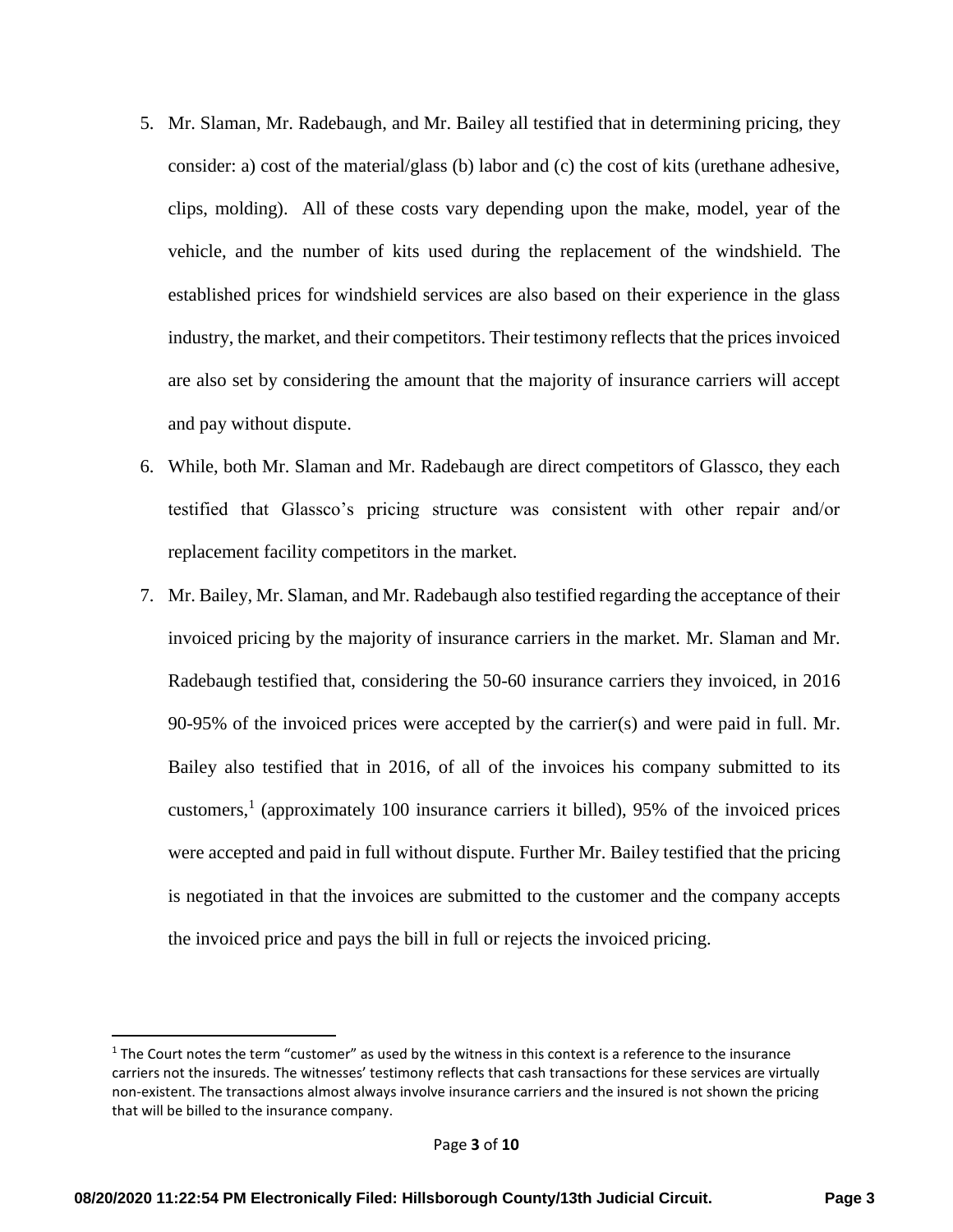- 8. The Court notes that the testimony of Mr. Slamon, Mr. Radebaugh, and Mr. Bailey indicates that there really are no cash transactions for these types of services and, in their business, the insurance companies are effectively their customers in that they agree to accept the invoiced pricing or reject the pricing.
- 9. The testimony of Plaintiff's expert witness, Mr. Smith, reflects that he was retained to "perform comparative market research regarding the products and services provided in windshield replacement service" and to tender an opinion "as to the prevailing competitive price of the goods and services (glass, labor, and kit) in dispute." *See* Plaintiff's Exhibit 13b "Expert's Report". At trial, Mr. Smith corroborated the prior testimony of the witnesses that Glassco's prices were competitive and prevailing. Mr. Smith based his opinion on his individual research of the market (which included a survey of 24 glass repair facilities and their pricing), his 40 years of experience in the automotive industry, his prior experience as a field adjuster for the insurance industry, and his work as an umpire in dispute resolution. In determining usual and customary prices, Mr. Smith also took into consideration the cost of glass, labor and material in his analysis. His findings also revealed that Glassco's prices were at the lower range in the market.
- 10. GEICO called Susana Eberling, its corporate representative, who is assigned to glass litigation claims. Ms. Eberling's testimony was very limited in scope. Ms. Eberling concluded that GEICO paid according to the "prevailing competitive price;" however, she did not provide any testimony relative to the establishment of the "prevailing competitive price" or to rebut Plaintiff's evidence with regard to establishment of the "prevailing competitive price."<sup>2</sup> Much of Ms. Eberling's testimony related to GEICO's relationship

 $\overline{\phantom{a}}$ 

 $<sup>2</sup>$  Ms. Eberling's testimony did establish that GEICO is not contesting that Glassco is competent and conveniently</sup> located or disputing the quality of the work performed by Glassco.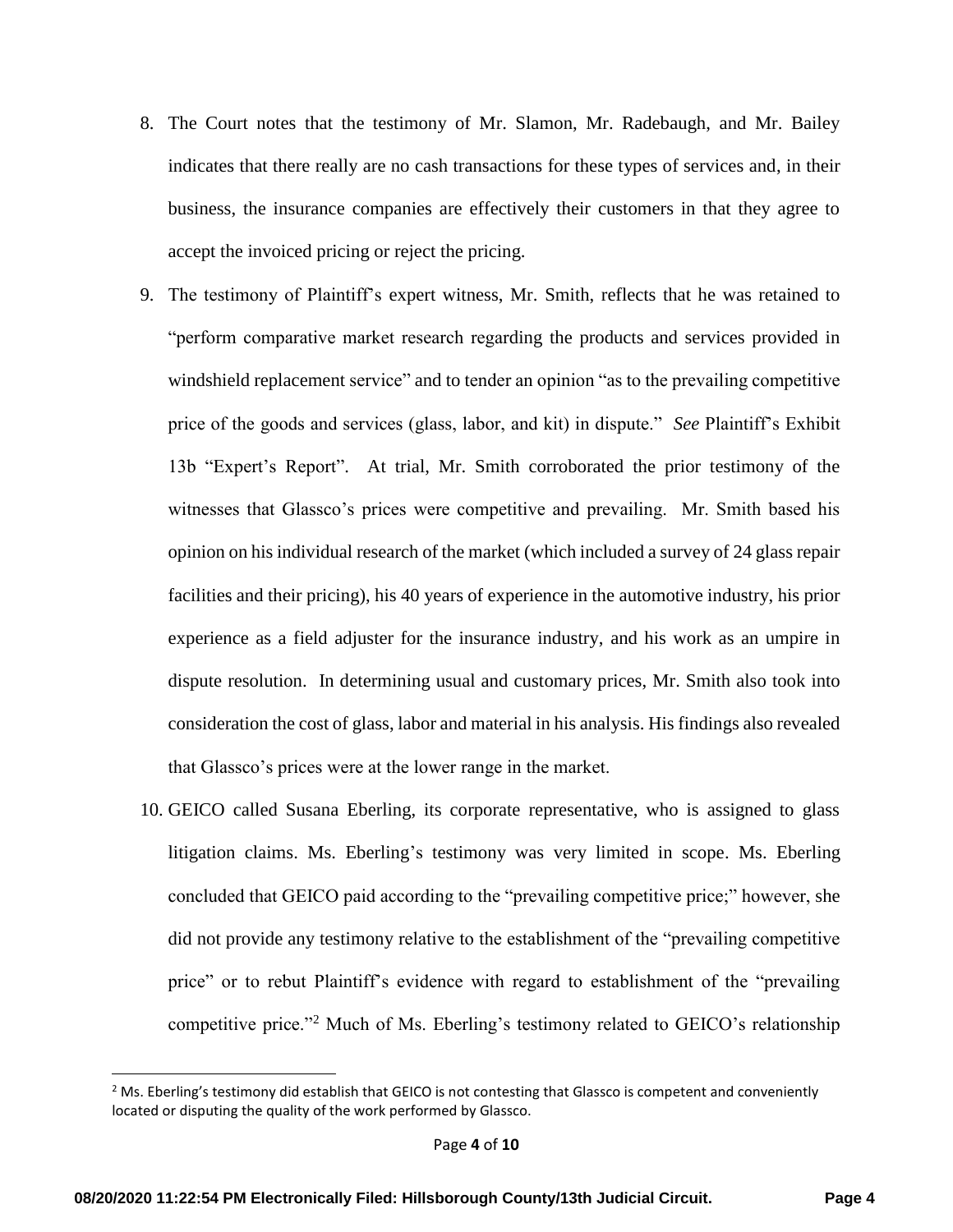and glass pricing agreement with its affiliate SGC/Safelite.

- 11. The following exhibits were admitted into evidence:
	- a. Plaintiff composite exhibits 1a-4a and 6a-12a: The 11 invoices (hereinafter "the Invoices") and assignments of benefits (hereinafter "the AOBs") that were furnished to GEICO as Plaintiff's billing;
	- b. Plaintiff exhibits 1c-4c and 6c-12c: The 11 subject insurance policies (hereinafter "the Policies") for Plaintiff's assignors/GEICO's covered claimants;
	- c. Plaintiff's exhibit 13a: Barrett Smith's curriculum vitae;
	- d. Plaintiff's composite exhibit 13b: Barrett Smith's expert report and survey summary; and
	- e. Plaintiff's exhibit 13c: The 11 invoices that were furnished to GEICO as Plaintiff's billing (duplicative of Plaintiff's exhibits 1a-4a and 6a-12a).

## **Burden of Proof Regarding "Prevailing Competitive Price"**

12. It should be noted that the parties disputed their respective burdens of proof concerning the "prevailing competitive price" issue. The Defendant relied on *Auto Glass America a.a.o. Nelson Cordero v. Geico Gen. Ins. Co.,* Case No. 17-CC-19839, "Final Judgment for the Defendant" (Hillsborough County Ct. July 31, 2018) for the proposition that the Plaintiff bears the burden of proving that its prices did not exceed the "prevailing competitive price." In contrast, the Plaintiff relied on *State Farm Mut. Auto. Ins. Co. v. Curran*, 135 So. 3d 1071, 1079 (Fla. 2014), *St. Paul Mercury Ins. Co. v. Coucher*, 837 So. 2d 483, 487 (Fla. 5th DCA 2002), and other appellate decisions for the proposition that the "prevailing competitive price" provision in the "Limit of Liability" section of the subject insurance policy is an affirmative defense for which the Defendant bears the burden of proof.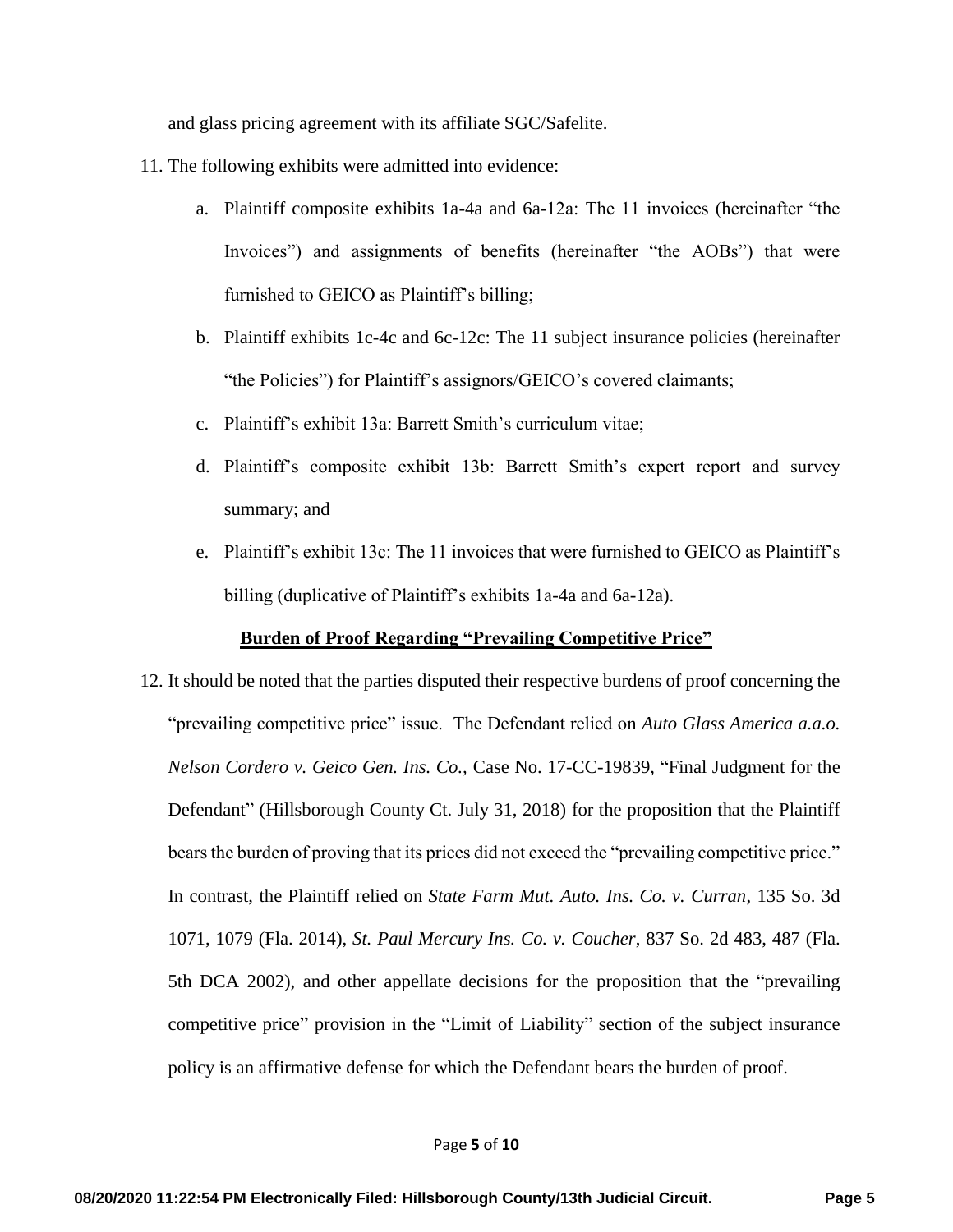- 13. As the issue was not raised until the eve of trial, the Court did not rule on or consider argument on the burden of proof issue prior to trial. As such, both parties proceeded and presented their cases without a ruling on same and with the knowledge that either party may be determined to have the burden of proof on this issue.
- 14. The Court agrees with Defendant and finds that Plaintiff has the burden of proof on the issue. In breach of contract cases, it is elementary that the burden is on the plaintiff to prove all elements of its claim. *Ferguson Enters., Inc. v. Astro Air Conditioning and Hearing, Inc.*, 137 So. 3d 613, 615 (Fla. 2d DCA 2014) (citing *Havens v. Coast Florida, P.A.*, 117 So. 3d 1179, 1181 (Fla. 2d DCA 2013)). To prevail on its claim, plaintiffs are required to prove (1) a valid contract; (2) a material breach; and (3) damages. The second and third elements – "material breach" and "damages" are inextricably intertwined for these cases because Glassco must prove GEICO materially breached the Policies by not paying in accordance with its policies—that GEICO did not pay the "prevailing competitive price." To do this, Glassco must offer substantial, competent evidence to establish its prima facie case for what the prevailing competitive price is because this is also the only measure from which damages can be ascertained. Glassco must establish where its charges are in relation to the prevailing competitive price in order to fix damages. Glassco's charge is not per se the "prevailing competitive price." Just as GEICO's payment amount is not automatically the "prevailing competitive price." If Glassco meets this burden of establishing the "prevailing competitive price" is more than GEICO's reimbursement and that its invoiced amount is in line with that pricing, it will have established a prima facie case for all elements of its breach of contract claim. The burden would then shift to GEICO to rebut that evidence.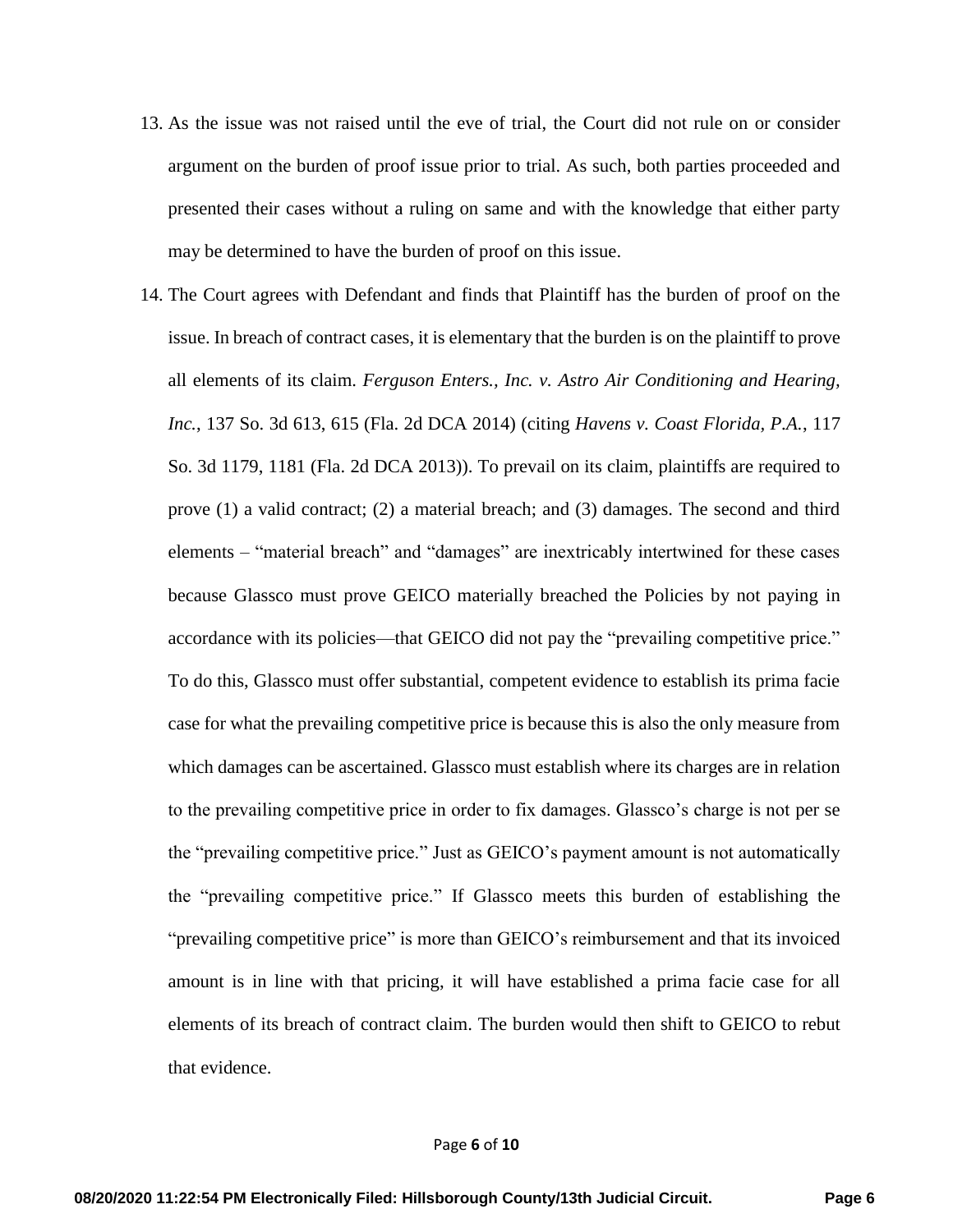15. However, given that this issue is contested, and the Court did not rule on the issue prior to trial, the Court has also considered the evidence placing the burden on the Defendant, and in these cases, the same result is ultimately achieved. Defendant did not present any evidence to either establish the "prevailing competitive price" or to rebut the Plaintiff's establishment of same.

#### **Conclusion**

- 16. In each case, regardless of which of the two standards for burden of proof on the issue of the "prevailing competitive price" is applied, this Court finds that the greater weight of the evidence demonstrates that, according to the requirements articulated in *Dick*, the "prevailing competitive price" is more than the amount GEICO paid as reimbursement for the services at issue, and that Plaintiff's invoiced amount did not exceed the "prevailing competitive price."
- 17. Therefore, in each case, Plaintiff's claim for breach of contract has been established—a valid contract existed (the subject insurance policies); the Defendant materially breached the insurance policy by paying less than the "prevailing competitive price;" and the Plaintiff incurred damages, which are measured by the difference between the Plaintiff's invoiced amount and the Defendant's partial payment.

Based on the foregoing, it is therefore **ORDERED AND ADJUDGED**:

- 1. In each of the above-styled consolidated cases, final judgment is hereby entered in favor of the Plaintiff, Glassco, Inc., and against the Defendant, Geico General Insurance Company, as follows:
	- a. In Case No. 16-CC-026608, the Plaintiff is awarded and shall recover damages from the Defendant the amount of \$310.86, plus pre-judgment interest since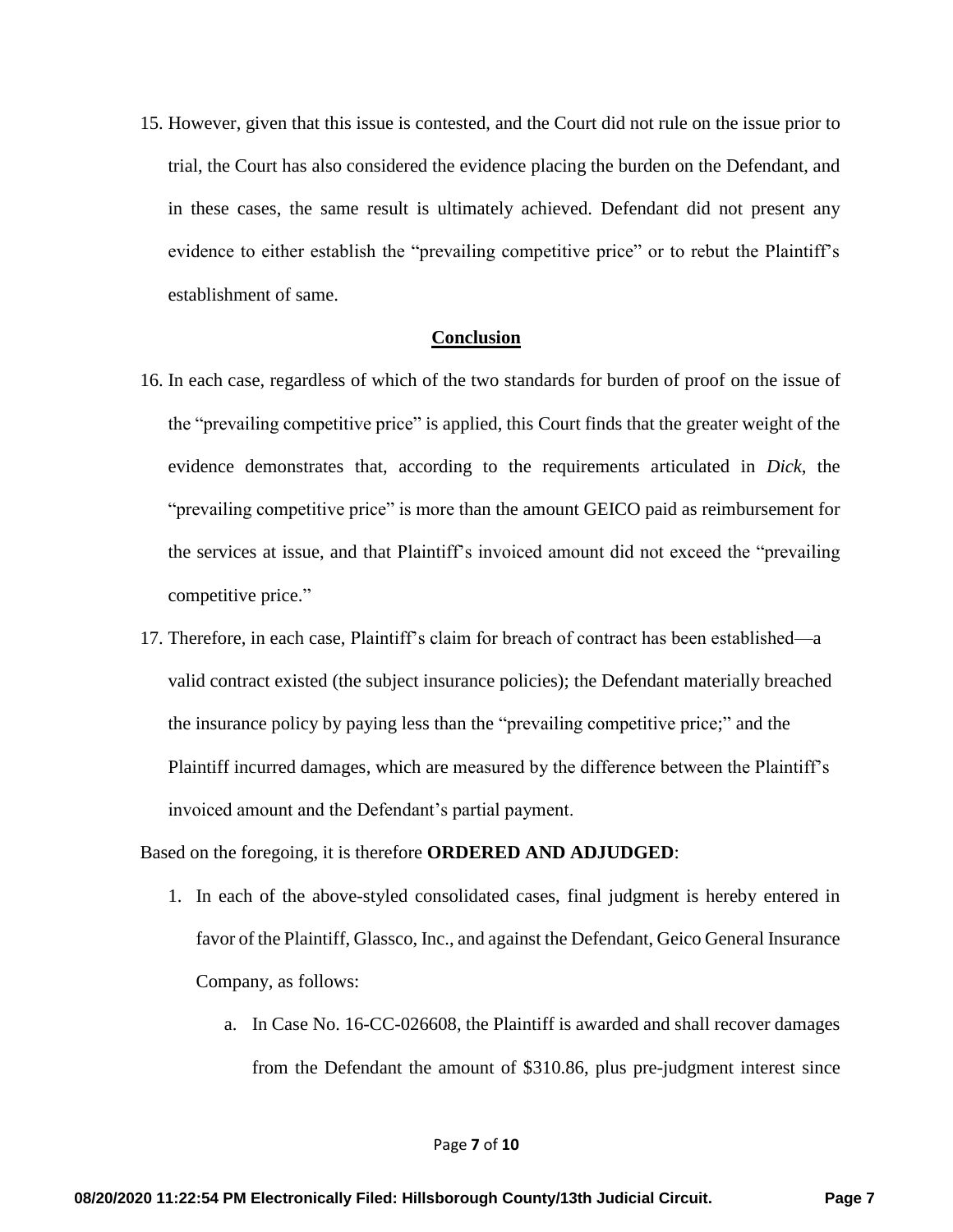July 14, 2016 through the date of this judgment, plus post-judgment interest, at the interest rates established pursuant to Section 55.03(1), Florida Statutes, for all of which, let execution issue.

- b. In Case No. 16-CC-029301, the Plaintiff is awarded and shall recover damages from the Defendant the amount of \$347.46, plus pre-judgment interest since August 3, 2016 through the date of this judgment, plus post-judgment interest, at the interest rates established pursuant to Section 55.03(1), Florida Statutes, for all of which, let execution issue.
- c. In Case No. 16-CC-029315, the Plaintiff is awarded and shall recover damages from the Defendant the amount of \$451.47, plus pre-judgment interest since August 3, 2016 through the date of this judgment, plus post-judgment interest, at the interest rates established pursuant to Section 55.03(1), Florida Statutes, for all of which, let execution issue.
- d. In Case No. 16-CC-031286, the Plaintiff is awarded and shall recover damages from the Defendant the amount of \$393.25, plus pre-judgment interest since August 18, 2016 through the date of this judgment, plus post-judgment interest, at the interest rates established pursuant to Section 55.03(1), Florida Statutes, for all of which, let execution issue.
- e. In Case No. 16-CC-034756, the Plaintiff is awarded and shall recover damages from the Defendant the amount of \$353.44, plus pre-judgment interest since September 15, 2016 through the date of this judgment, plus post-judgment interest, at the interest rates established pursuant to Section 55.03(1), Florida Statutes, for all of which, let execution issue.

#### Page **8** of **10**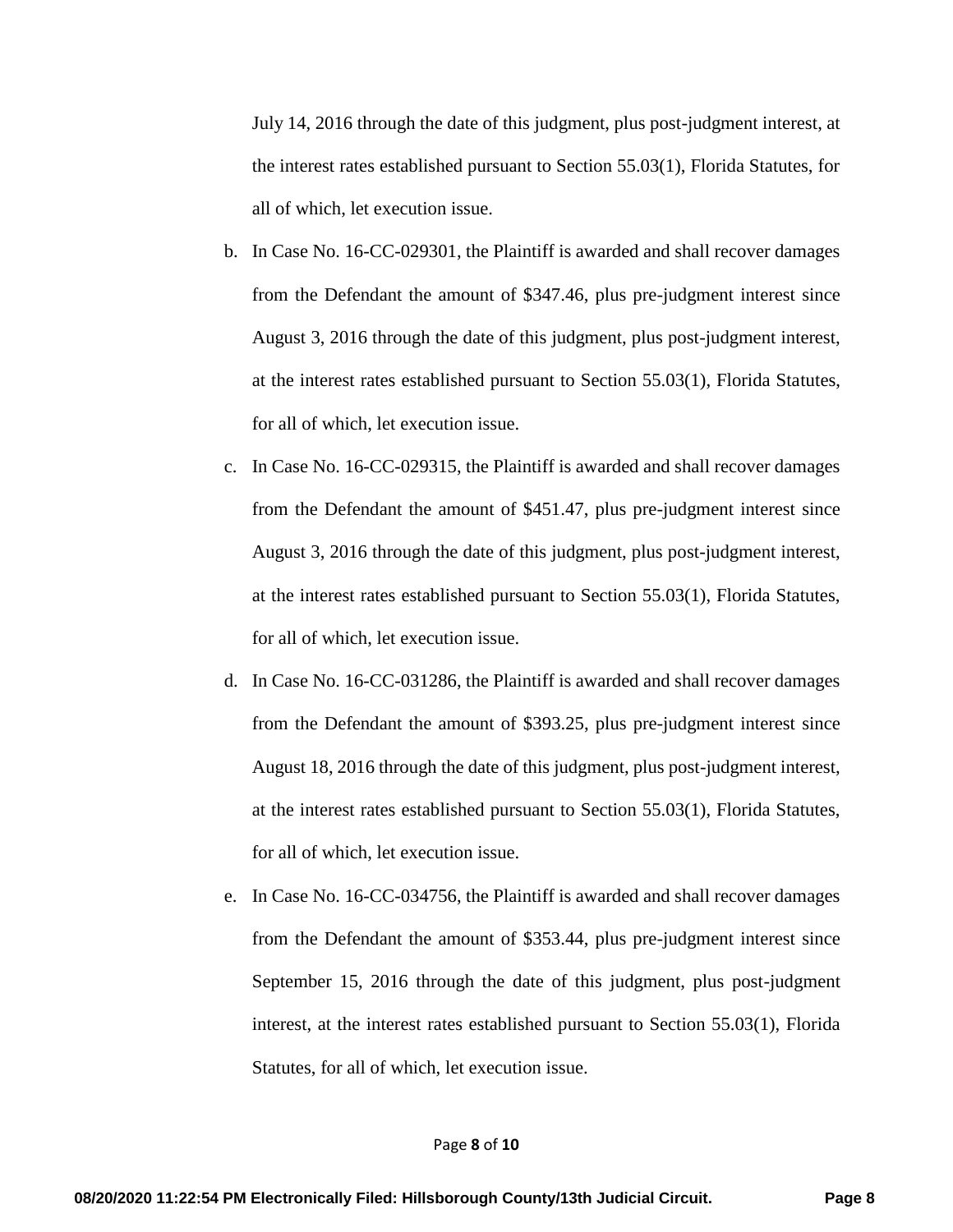- f. In Case No. 16-CC-036273, the Plaintiff is awarded and shall recover damages from the Defendant the amount of \$493.61, plus pre-judgment interest since September 27, 2016 through the date of this judgment, plus post-judgment interest, at the interest rates established pursuant to Section 55.03(1), Florida Statutes, for all of which, let execution issue.
- g. In Case No. 16-CC-037057, the Plaintiff is awarded and shall recover damages from the Defendant the amount of \$642.13, plus pre-judgment interest since October 4, 2016 through the date of this judgment, plus post-judgment interest, at the interest rates established pursuant to Section 55.03(1), Florida Statutes, for all of which, let execution issue.
- h. In Case No. 16-CC-037082, the Plaintiff is awarded and shall recover damages from the Defendant the amount of \$379.54, plus pre-judgment interest since October 4, 2016 through the date of this judgment, plus post-judgment interest, at the interest rates established pursuant to Section 55.03(1), Florida Statutes, for all of which, let execution issue.
- i. In Case No. 16-CC-037125, the Plaintiff is awarded and shall recover damages from the Defendant the amount of \$364.17, plus pre-judgment interest since October 4, 2016 through the date of this judgment, plus post-judgment interest, at the interest rates established pursuant to Section 55.03(1), Florida Statutes, for all of which, let execution issue.
- j. In Case No. 16-CC-039072, the Plaintiff is awarded and shall recover damages from the Defendant the amount of \$378.75, plus pre-judgment interest since October 24, 2016 through the date of this judgment, plus post-judgment interest,